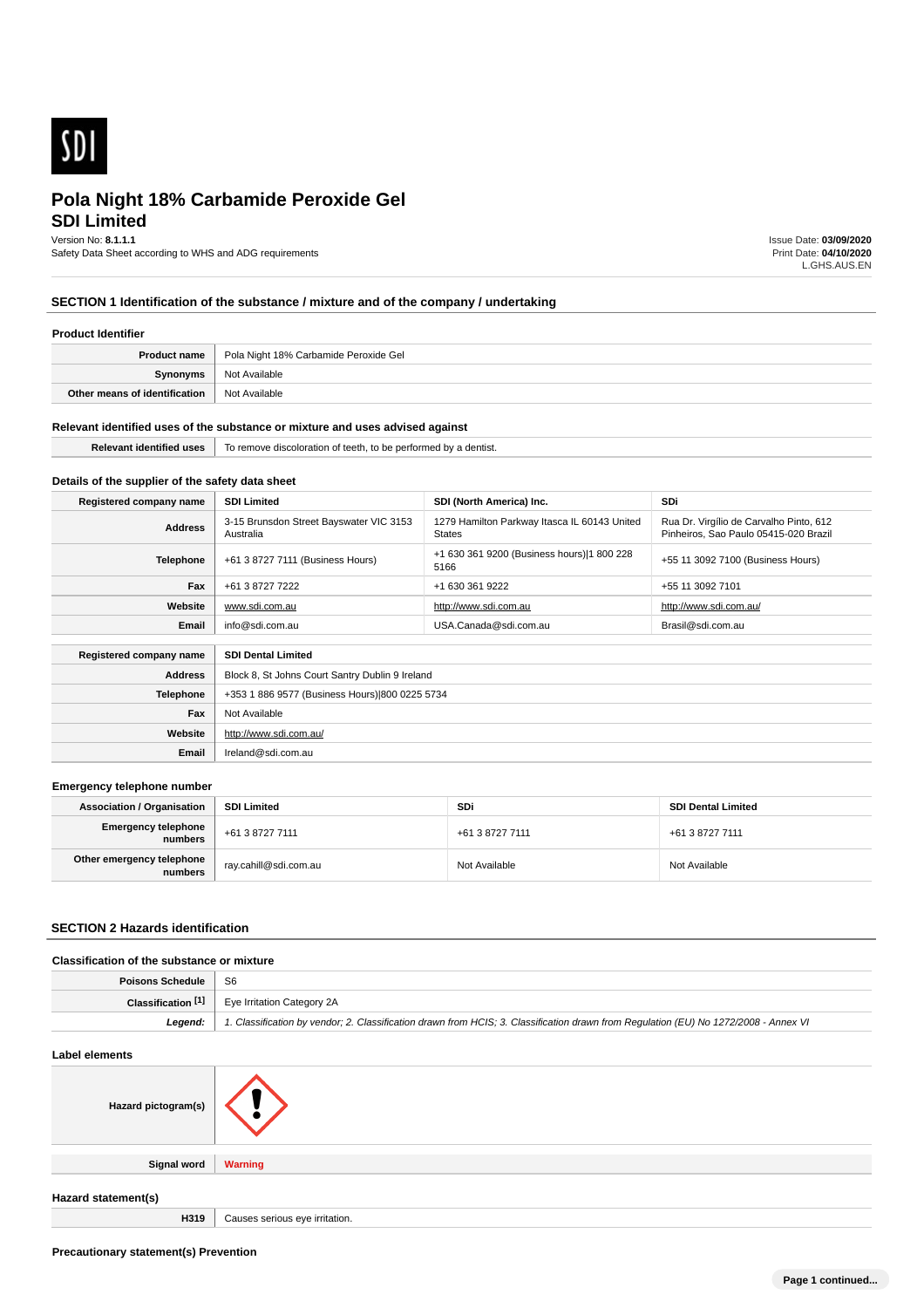**P280** Wear protective gloves/protective clothing/eye protection/face protection.

### **Precautionary statement(s) Response**

| P305+P351+P338 | . IF IN EYES: Rinse cautiously with water for several minutes. Remove contact lenses, if present and easy to do. Continue rinsing. |
|----------------|------------------------------------------------------------------------------------------------------------------------------------|
| P337+P313      | If eye irritation persists: Get medical advice/attention.                                                                          |

### **Precautionary statement(s) Storage**

Not Applicable

### **Precautionary statement(s) Disposal**

Not Applicable

## **SECTION 3 Composition / information on ingredients**

#### **Substances**

See section below for composition of Mixtures

### **Mixtures**

| <b>CAS No</b> | %[weight] | Name                   |
|---------------|-----------|------------------------|
| 124-43-6      | 18        | urea hydrogen peroxide |
| Not Available |           | equivalent to:         |
| 7722-84-1     |           | hydrogen peroxide      |

### **SECTION 4 First aid measures**

| Description of first aid measures |                                                                                                                                                                                                                                                                                                                                                                                                                                                                                                |  |
|-----------------------------------|------------------------------------------------------------------------------------------------------------------------------------------------------------------------------------------------------------------------------------------------------------------------------------------------------------------------------------------------------------------------------------------------------------------------------------------------------------------------------------------------|--|
| <b>Eye Contact</b>                | If this product comes in contact with the eyes:<br>▶ Wash out immediately with fresh running water.<br>Ensure complete irrigation of the eye by keeping eyelids apart and away from eye and moving the eyelids by occasionally lifting the upper<br>and lower lids.<br>Seek medical attention without delay; if pain persists or recurs seek medical attention.<br>▶ Removal of contact lenses after an eye injury should only be undertaken by skilled personnel.                             |  |
| <b>Skin Contact</b>               | If skin or hair contact occurs:<br>Flush skin and hair with running water (and soap if available).<br>Seek medical attention in event of irritation.                                                                                                                                                                                                                                                                                                                                           |  |
| Inhalation                        | If fumes, aerosols or combustion products are inhaled remove from contaminated area.<br>• Other measures are usually unnecessary.                                                                                                                                                                                                                                                                                                                                                              |  |
| Ingestion                         | If swallowed do <b>NOT</b> induce vomiting.<br>If vomiting occurs, lean patient forward or place on left side (head-down position, if possible) to maintain open airway and prevent aspiration.<br>• Observe the patient carefully.<br>Never give liquid to a person showing signs of being sleepy or with reduced awareness; i.e. becoming unconscious.<br>• Give water to rinse out mouth, then provide liquid slowly and as much as casualty can comfortably drink.<br>Seek medical advice. |  |

# **Indication of any immediate medical attention and special treatment needed**

Treat symptomatically.

### **SECTION 5 Firefighting measures**

# **Extinguishing media**

- Foam.
- Dry chemical powder.
- BCF (where regulations permit). ▶ Carbon dioxide.
- Water spray or fog Large fires only.

### **Special hazards arising from the substrate or mixture**

| <b>Fire Incompatibility</b>    | Avoid any contamination of this material as it is very reactive and any contamination is potentially hazardous                                                                                                                                                                                                                                                                                                                                                                                                                                           |  |
|--------------------------------|----------------------------------------------------------------------------------------------------------------------------------------------------------------------------------------------------------------------------------------------------------------------------------------------------------------------------------------------------------------------------------------------------------------------------------------------------------------------------------------------------------------------------------------------------------|--|
| <b>Advice for firefighters</b> |                                                                                                                                                                                                                                                                                                                                                                                                                                                                                                                                                          |  |
| <b>Fire Fighting</b>           | Alert Fire Brigade and tell them location and nature of hazard.<br>▶ Wear breathing apparatus plus protective gloves in the event of a fire.<br>▶ Prevent, by any means available, spillage from entering drains or water courses.<br>Use fire fighting procedures suitable for surrounding area.<br>DO NOT approach containers suspected to be hot.<br>• Cool fire exposed containers with water spray from a protected location.<br>If safe to do so, remove containers from path of fire.<br>Equipment should be thoroughly decontaminated after use. |  |
| <b>Fire/Explosion Hazard</b>   | Non combustible.<br>Not considered a significant fire risk, however containers may burn.<br>Decomposition may produce toxic fumes of:<br>nitrogen oxides (NOx)<br>carbon monoxide (CO)<br>carbon dioxide (CO2)                                                                                                                                                                                                                                                                                                                                           |  |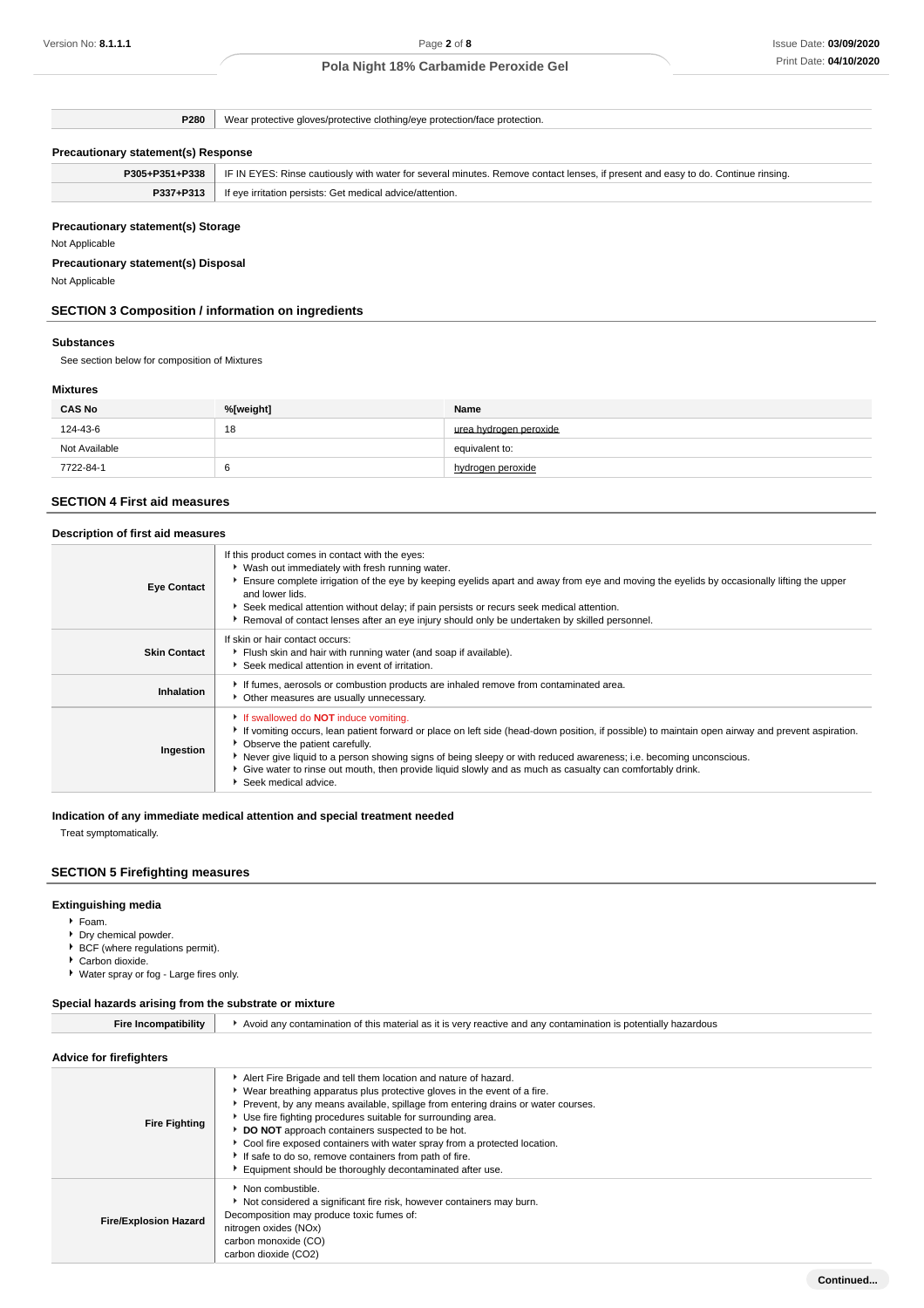**HAZCHEM** Not Applicable

## **SECTION 6 Accidental release measures**

**Personal precautions, protective equipment and emergency procedures**

See section 8

**Environmental precautions**

See section 12

### **Methods and material for containment and cleaning up**

| <b>Minor Spills</b> | Wipe with absorbent towel. Wash with water (15 mins).                                                                                                                                                                                                                                                                                                                                                                                                                                                                                                                                                                                           |
|---------------------|-------------------------------------------------------------------------------------------------------------------------------------------------------------------------------------------------------------------------------------------------------------------------------------------------------------------------------------------------------------------------------------------------------------------------------------------------------------------------------------------------------------------------------------------------------------------------------------------------------------------------------------------------|
| <b>Major Spills</b> | Minor hazard.<br>Clear area of personnel.<br>Alert Fire Brigade and tell them location and nature of hazard.<br>• Control personal contact with the substance, by using protective equipment if risk of overexposure exists.<br>Prevent, by any means available, spillage from entering drains or water courses.<br>Contain spill/secure load if safe to do so.<br>Bundle/collect recoverable product and label for recycling.<br>Collect remaining product and place in appropriate containers for disposal.<br>• Clean up/sweep up area. Water may be required.<br>If contamination of drains or waterways occurs, advise emergency services. |

Personal Protective Equipment advice is contained in Section 8 of the SDS.

### **SECTION 7 Handling and storage**

| Precautions for safe handling |                                                                                                                                                                                                                                                                                                                                                                                                                                |
|-------------------------------|--------------------------------------------------------------------------------------------------------------------------------------------------------------------------------------------------------------------------------------------------------------------------------------------------------------------------------------------------------------------------------------------------------------------------------|
| Safe handling                 | Limit all unnecessary personal contact.<br>▶ Wear protective clothing when risk of exposure occurs.<br>Use in a well-ventilated area.<br><b>When handling DO NOT</b> eat, drink or smoke.<br>Always wash hands with soap and water after handling.<br>Avoid physical damage to containers.<br>Use good occupational work practice.<br>▶ Observe manufacturer's storage and handling recommendations contained within this SDS. |
| Other information             | Store between 2 and 25 deg C.<br>Do not store in direct sunlight.<br>Store in a dry and well ventilated-area, away from heat and sunlight.                                                                                                                                                                                                                                                                                     |

### **Conditions for safe storage, including any incompatibilities**

| ntainer<br>sumable | : supplied by<br>≀ manuta<br>acturer<br>Use containers<br>* only. |
|--------------------|-------------------------------------------------------------------|
| atibilitv<br>Stora | * bases.<br>$\Lambda$<br>stronc<br>.<br>.                         |

### **SECTION 8 Exposure controls / personal protection**

### **Control parameters**

### **Occupational Exposure Limits (OEL)**

**INGREDIENT DATA**

| Source                       | Ingredient                              | <b>Material name</b> | <b>TWA</b>        |                                | <b>STEL</b>                               | Peak                           |          |               | <b>Notes</b>  |
|------------------------------|-----------------------------------------|----------------------|-------------------|--------------------------------|-------------------------------------------|--------------------------------|----------|---------------|---------------|
| Australia Exposure Standards | hydrogen peroxide                       | Hydrogen peroxide    | 1 ppm / 1.4 mg/m3 |                                |                                           | Not Available<br>Not Available |          |               | Not Available |
| <b>Emergency Limits</b>      |                                         |                      |                   |                                |                                           |                                |          |               |               |
| Ingredient                   | <b>Material name</b>                    |                      |                   | TEEL-1                         |                                           | TEEL-2                         |          | TEEL-3        |               |
| urea hydrogen peroxide       | Urea peroxide; (Urea hydrogen peroxide) |                      |                   |                                | $1.2 \text{ mg/m}$ 3<br>$13 \text{ mg/m}$ |                                | 79 mg/m3 |               |               |
| hydrogen peroxide            | Hydrogen peroxide                       |                      |                   | Not Available<br>Not Available |                                           |                                |          | Not Available |               |
| Ingredient                   | <b>Original IDLH</b>                    |                      |                   |                                | <b>Revised IDLH</b>                       |                                |          |               |               |
| urea hydrogen peroxide       | Not Available                           |                      |                   |                                | Not Available                             |                                |          |               |               |
| hydrogen peroxide            | 75 ppm                                  |                      |                   |                                | Not Available                             |                                |          |               |               |

| <b>Occupational Exposure Banding</b> |                                                                                                                                                                                                                                                                                                                                                                          |                                         |  |  |  |  |
|--------------------------------------|--------------------------------------------------------------------------------------------------------------------------------------------------------------------------------------------------------------------------------------------------------------------------------------------------------------------------------------------------------------------------|-----------------------------------------|--|--|--|--|
| Ingredient                           | <b>Occupational Exposure Band Rating</b>                                                                                                                                                                                                                                                                                                                                 | <b>Occupational Exposure Band Limit</b> |  |  |  |  |
| urea hydrogen peroxide               |                                                                                                                                                                                                                                                                                                                                                                          | $\leq$ 0.01 mg/m <sup>3</sup>           |  |  |  |  |
| Notes:                               | Occupational exposure banding is a process of assigning chemicals into specific categories or bands based on a chemical's potency and the<br>adverse health outcomes associated with exposure. The output of this process is an occupational exposure band (OEB), which corresponds to a<br>range of exposure concentrations that are expected to protect worker health. |                                         |  |  |  |  |

# **MATERIAL DATA**

| <b>Exposure controls</b> |  |
|--------------------------|--|
|                          |  |

Appropriate engineering Engineering controls are used to remove a hazard or place a barrier between the worker and the hazard. Well-designed engineering controls can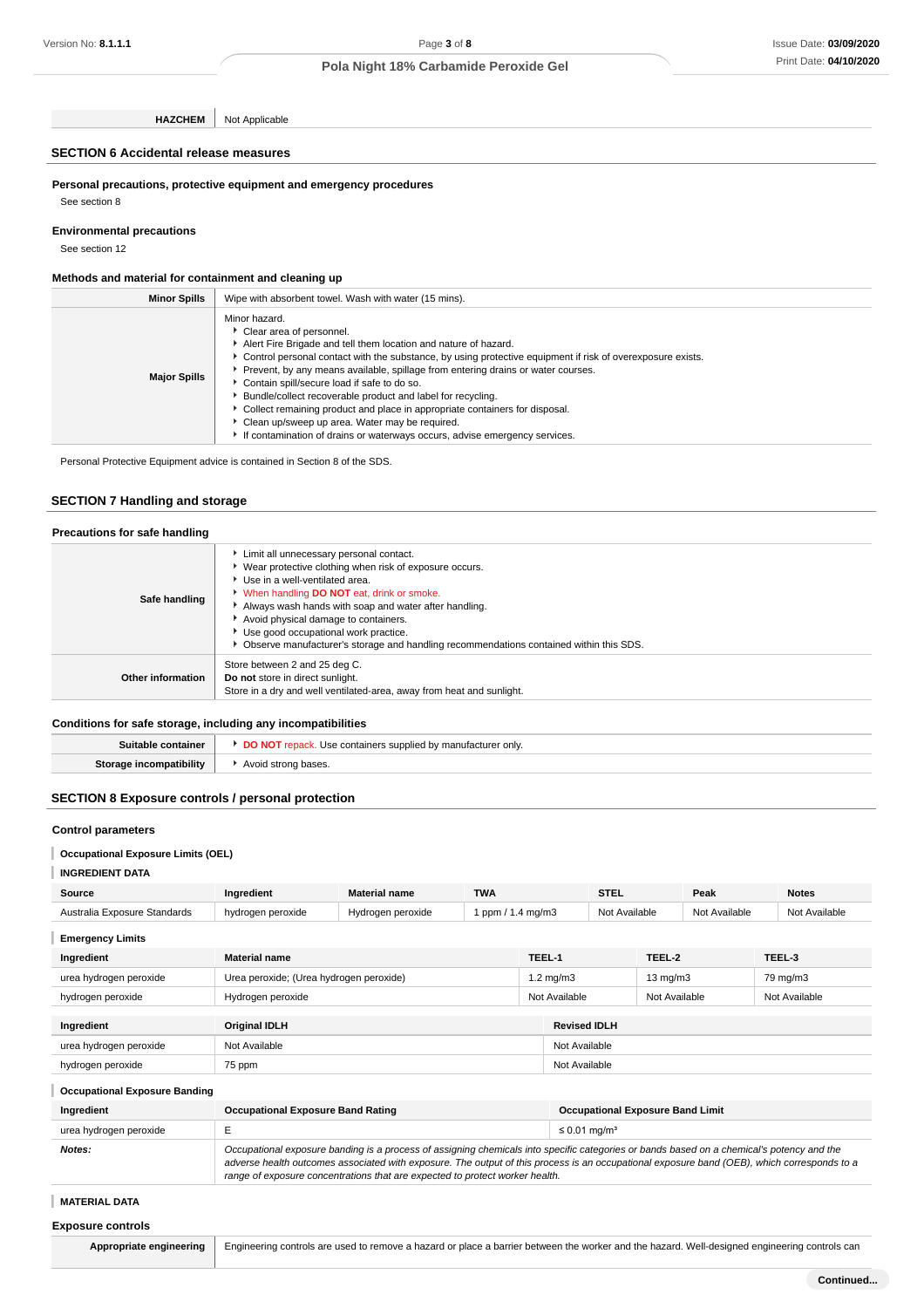|                            | be highly effective in protecting workers and will typically be independent of worker interactions to provide this high level of protection.<br>The basic types of engineering controls are:<br>Process controls which involve changing the way a job activity or process is done to reduce the risk.<br>Enclosure and/or isolation of emission source which keeps a selected hazard "physically" away from the worker and ventilation that strategically<br>"adds" and "removes" air in the work environment. Ventilation can remove or dilute an air contaminant if designed properly. The design of a<br>ventilation system must match the particular process and chemical or contaminant in use.<br>Employers may need to use multiple types of controls to prevent employee overexposure.<br>General exhaust is adequate under normal operating conditions. Local exhaust ventilation may be required in specific circumstances. If risk of<br>overexposure exists, wear approved respirator. Correct fit is essential to obtain adequate protection. Provide adequate ventilation in warehouse<br>or closed storage areas. Air contaminants generated in the workplace possess varying "escape" velocities which, in turn, determine the "capture<br>velocities" of fresh circulating air required to effectively remove the contaminant. |                                  |                                     |  |  |
|----------------------------|-------------------------------------------------------------------------------------------------------------------------------------------------------------------------------------------------------------------------------------------------------------------------------------------------------------------------------------------------------------------------------------------------------------------------------------------------------------------------------------------------------------------------------------------------------------------------------------------------------------------------------------------------------------------------------------------------------------------------------------------------------------------------------------------------------------------------------------------------------------------------------------------------------------------------------------------------------------------------------------------------------------------------------------------------------------------------------------------------------------------------------------------------------------------------------------------------------------------------------------------------------------------------------------------------------------------------------------------------|----------------------------------|-------------------------------------|--|--|
|                            | Type of Contaminant:                                                                                                                                                                                                                                                                                                                                                                                                                                                                                                                                                                                                                                                                                                                                                                                                                                                                                                                                                                                                                                                                                                                                                                                                                                                                                                                            |                                  | Air Speed:                          |  |  |
|                            | solvent, vapours, degreasing etc., evaporating from tank (in still air).                                                                                                                                                                                                                                                                                                                                                                                                                                                                                                                                                                                                                                                                                                                                                                                                                                                                                                                                                                                                                                                                                                                                                                                                                                                                        |                                  | $0.25 - 0.5$ m/s<br>(50-100 f/min)  |  |  |
|                            | aerosols, fumes from pouring operations, intermittent container filling, low speed conveyer transfers, welding, spray<br>drift, plating acid fumes, pickling (released at low velocity into zone of active generation)                                                                                                                                                                                                                                                                                                                                                                                                                                                                                                                                                                                                                                                                                                                                                                                                                                                                                                                                                                                                                                                                                                                          |                                  | 0.5-1 m/s (100-200<br>f/min.)       |  |  |
| controls                   | direct spray, spray painting in shallow booths, drum filling, conveyer loading, crusher dusts, gas discharge (active<br>generation into zone of rapid air motion)                                                                                                                                                                                                                                                                                                                                                                                                                                                                                                                                                                                                                                                                                                                                                                                                                                                                                                                                                                                                                                                                                                                                                                               |                                  | 1-2.5 m/s (200-500<br>$f/min.$ )    |  |  |
|                            | grinding, abrasive blasting, tumbling, high speed wheel generated dusts (released at high initial velocity into zone of<br>very high rapid air motion).                                                                                                                                                                                                                                                                                                                                                                                                                                                                                                                                                                                                                                                                                                                                                                                                                                                                                                                                                                                                                                                                                                                                                                                         |                                  | $2.5 - 10$ m/s<br>(500-2000 f/min.) |  |  |
|                            | Within each range the appropriate value depends on:                                                                                                                                                                                                                                                                                                                                                                                                                                                                                                                                                                                                                                                                                                                                                                                                                                                                                                                                                                                                                                                                                                                                                                                                                                                                                             |                                  |                                     |  |  |
|                            | Lower end of the range                                                                                                                                                                                                                                                                                                                                                                                                                                                                                                                                                                                                                                                                                                                                                                                                                                                                                                                                                                                                                                                                                                                                                                                                                                                                                                                          | Upper end of the range           |                                     |  |  |
|                            | 1: Room air currents minimal or favourable to capture                                                                                                                                                                                                                                                                                                                                                                                                                                                                                                                                                                                                                                                                                                                                                                                                                                                                                                                                                                                                                                                                                                                                                                                                                                                                                           | 1: Disturbing room air currents  |                                     |  |  |
|                            | 2: Contaminants of low toxicity or of nuisance value only.<br>2: Contaminants of high toxicity                                                                                                                                                                                                                                                                                                                                                                                                                                                                                                                                                                                                                                                                                                                                                                                                                                                                                                                                                                                                                                                                                                                                                                                                                                                  |                                  |                                     |  |  |
|                            | 3: Intermittent, low production.<br>3: High production, heavy use                                                                                                                                                                                                                                                                                                                                                                                                                                                                                                                                                                                                                                                                                                                                                                                                                                                                                                                                                                                                                                                                                                                                                                                                                                                                               |                                  |                                     |  |  |
|                            | 4: Large hood or large air mass in motion<br>Simple theory shows that air velocity falls rapidly with distance away from the opening of a simple extraction pipe. Velocity generally decreases<br>with the square of distance from the extraction point (in simple cases). Therefore the air speed at the extraction point should be adjusted,<br>accordingly, after reference to distance from the contaminating source. The air velocity at the extraction fan, for example, should be a minimum of<br>1-2 m/s (200-400 f/min) for extraction of solvents generated in a tank 2 meters distant from the extraction point. Other mechanical considerations,<br>producing performance deficits within the extraction apparatus, make it essential that theoretical air velocities are multiplied by factors of 10 or<br>more when extraction systems are installed or used.                                                                                                                                                                                                                                                                                                                                                                                                                                                                     | 4: Small hood-local control only |                                     |  |  |
| <b>Personal protection</b> |                                                                                                                                                                                                                                                                                                                                                                                                                                                                                                                                                                                                                                                                                                                                                                                                                                                                                                                                                                                                                                                                                                                                                                                                                                                                                                                                                 |                                  |                                     |  |  |
| Eye and face protection    | Safety glasses with side shields.<br>Chemical goggles.<br>Contact lenses may pose a special hazard; soft contact lenses may absorb and concentrate irritants. A written policy document, describing<br>the wearing of lenses or restrictions on use, should be created for each workplace or task. This should include a review of lens absorption<br>and adsorption for the class of chemicals in use and an account of injury experience. Medical and first-aid personnel should be trained in<br>their removal and suitable equipment should be readily available. In the event of chemical exposure, begin eye irrigation immediately and<br>remove contact lens as soon as practicable. Lens should be removed at the first signs of eye redness or irritation - lens should be removed in<br>a clean environment only after workers have washed hands thoroughly. [CDC NIOSH Current Intelligence Bulletin 59], [AS/NZS 1336 or<br>national equivalent]                                                                                                                                                                                                                                                                                                                                                                                   |                                  |                                     |  |  |
| <b>Skin protection</b>     | See Hand protection below                                                                                                                                                                                                                                                                                                                                                                                                                                                                                                                                                                                                                                                                                                                                                                                                                                                                                                                                                                                                                                                                                                                                                                                                                                                                                                                       |                                  |                                     |  |  |
| Hands/feet protection      | ▶ Wear chemical protective gloves, e.g. PVC.<br>▶ Wear safety footwear or safety gumboots, e.g. Rubber<br>Rubber Gloves                                                                                                                                                                                                                                                                                                                                                                                                                                                                                                                                                                                                                                                                                                                                                                                                                                                                                                                                                                                                                                                                                                                                                                                                                         |                                  |                                     |  |  |
| <b>Body protection</b>     | See Other protection below                                                                                                                                                                                                                                                                                                                                                                                                                                                                                                                                                                                                                                                                                                                                                                                                                                                                                                                                                                                                                                                                                                                                                                                                                                                                                                                      |                                  |                                     |  |  |
| Other protection           | • Overalls.<br>PVC Apron.<br>PVC protective suit may be required if exposure severe.<br>Eyewash unit.<br>Ensure there is ready access to a safety shower.                                                                                                                                                                                                                                                                                                                                                                                                                                                                                                                                                                                                                                                                                                                                                                                                                                                                                                                                                                                                                                                                                                                                                                                       |                                  |                                     |  |  |

### **Respiratory protection**

Type B Filter of sufficient capacity. (AS/NZS 1716 & 1715, EN 143:2000 & 149:2001, ANSI Z88 or national equivalent)

Where the concentration of gas/particulates in the breathing zone, approaches or exceeds the "Exposure Standard" (or ES), respiratory protection is required. Degree of protection varies with both face-piece and Class of filter; the nature of protection varies with Type of filter.

| <b>Required Minimum Protection Factor</b> | <b>Half-Face Respirator</b> | <b>Full-Face Respirator</b> | <b>Powered Air Respirator</b> |
|-------------------------------------------|-----------------------------|-----------------------------|-------------------------------|
| up to $10 \times ES$                      | <b>B-AUS</b>                |                             | B-PAPR-AUS / Class 1          |
| up to $50 \times ES$                      |                             | B-AUS / Class 1             |                               |
| up to $100 \times ES$                     |                             | $B-2$                       | B-PAPR-2 ^                    |

#### ^ - Full-face

A(All classes) = Organic vapours, B AUS or B1 = Acid gasses, B2 = Acid gas or hydrogen cyanide(HCN), B3 = Acid gas or hydrogen cyanide(HCN), E = Sulfur dioxide(SO2), G = Agricultural chemicals, K = Ammonia(NH3), Hg = Mercury, NO = Oxides of nitrogen, MB = Methyl bromide, AX = Low boiling point organic compounds(below 65 degC)

### **SECTION 9 Physical and chemical properties**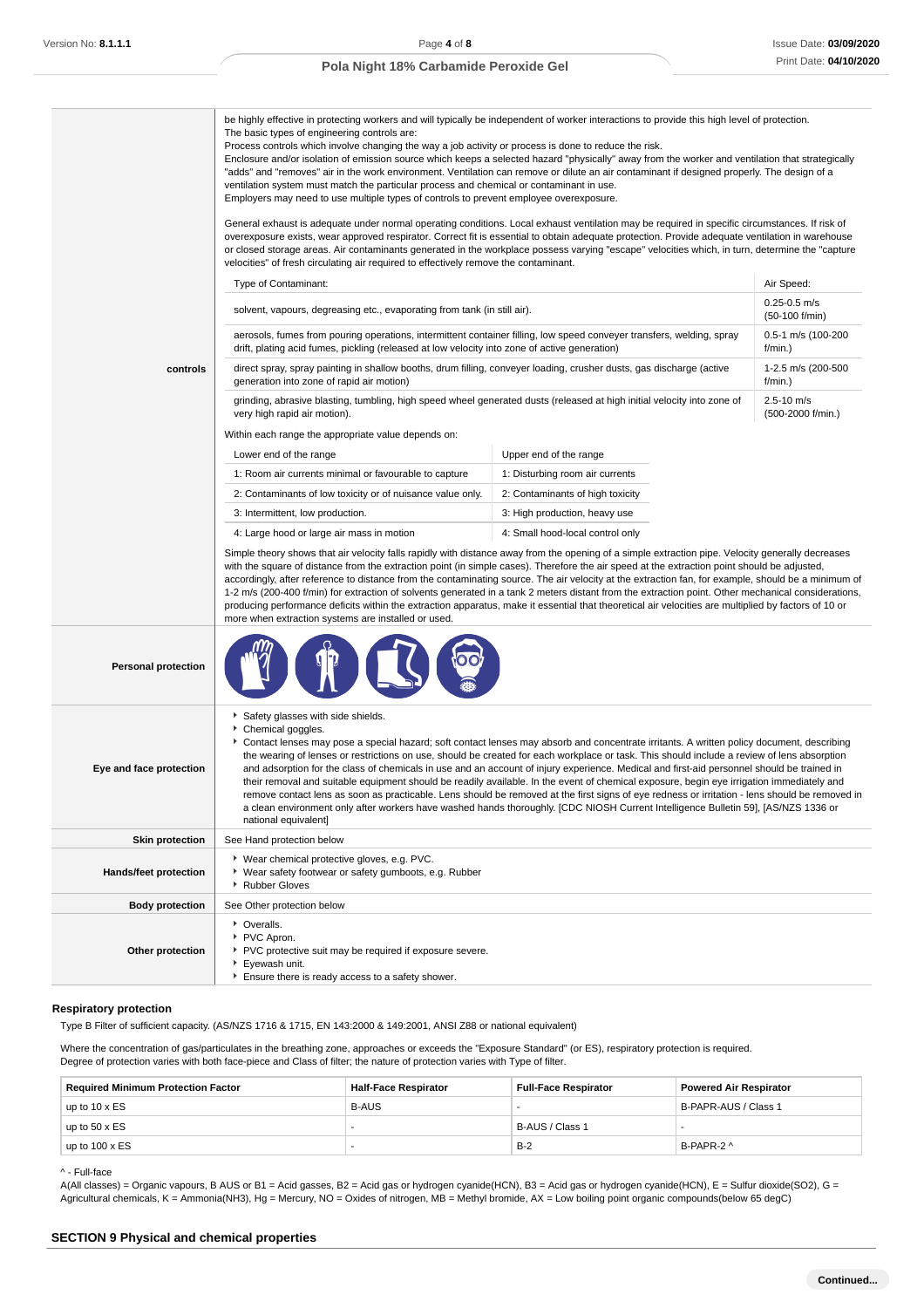## **Information on basic physical and chemical properties**

| Appearance                                      | Clear gel with spearmint odour, soluble in water. |                                                   |                |  |
|-------------------------------------------------|---------------------------------------------------|---------------------------------------------------|----------------|--|
|                                                 |                                                   |                                                   |                |  |
| <b>Physical state</b>                           | Gel                                               | Relative density (Water = 1)                      | 1.1            |  |
| Odour                                           | Not Available                                     | <b>Partition coefficient n-octanol</b><br>/ water | Not Available  |  |
| <b>Odour threshold</b>                          | Not Available                                     | Auto-ignition temperature (°C)                    | Not Available  |  |
| pH (as supplied)                                | $5.9 - 6.9$                                       | <b>Decomposition temperature</b>                  | Not Available  |  |
| Melting point / freezing point<br>(°C)          | Not Available                                     | Viscosity (cSt)                                   | Not Available  |  |
| Initial boiling point and boiling<br>range (°C) | Not Available                                     | Molecular weight (g/mol)                          | Not Applicable |  |
| Flash point (°C)                                | Not Available                                     | <b>Taste</b>                                      | Not Available  |  |
| <b>Evaporation rate</b>                         | Not Available                                     | <b>Explosive properties</b>                       | Not Available  |  |
| Flammability                                    | Not Available                                     | <b>Oxidising properties</b>                       | Not Available  |  |
| Upper Explosive Limit (%)                       | Not Available                                     | Surface Tension (dyn/cm or<br>mN/m                | Not Available  |  |
| Lower Explosive Limit (%)                       | Not Available                                     | <b>Volatile Component (%vol)</b>                  | Not Available  |  |
| Vapour pressure (kPa)                           | Not Available                                     | Gas group                                         | Not Available  |  |
| Solubility in water                             | Miscible                                          | pH as a solution (1%)                             | Not Available  |  |
| Vapour density $(Air = 1)$                      | Not Available                                     | VOC g/L                                           | Not Available  |  |

## **SECTION 10 Stability and reactivity**

| Reactivity                                 | See section 7                                                             |
|--------------------------------------------|---------------------------------------------------------------------------|
| <b>Chemical stability</b>                  | Product is considered stable and hazardous polymerisation will not occur. |
| Possibility of hazardous<br>reactions      | See section 7                                                             |
| <b>Conditions to avoid</b>                 | See section 7                                                             |
| Incompatible materials                     | See section 7                                                             |
| <b>Hazardous decomposition</b><br>products | See section 5                                                             |

# **SECTION 11 Toxicological information**

| Information on toxicological effects |                                                                                                                                                                                                                                                                                                                                                                                                                                                                  |                                                                                                                                                                                                                                                                                                                                                                                                                                                                                                                                                   |  |  |  |
|--------------------------------------|------------------------------------------------------------------------------------------------------------------------------------------------------------------------------------------------------------------------------------------------------------------------------------------------------------------------------------------------------------------------------------------------------------------------------------------------------------------|---------------------------------------------------------------------------------------------------------------------------------------------------------------------------------------------------------------------------------------------------------------------------------------------------------------------------------------------------------------------------------------------------------------------------------------------------------------------------------------------------------------------------------------------------|--|--|--|
| Inhaled                              | The material is not thought to produce either adverse health effects or irritation of the respiratory tract following inhalation (as classified by EC<br>Directives using animal models). Nevertheless, adverse systemic effects have been produced following exposure of animals by at least one other<br>route and good hygiene practice requires that exposure be kept to a minimum and that suitable control measures be used in an occupational<br>setting. |                                                                                                                                                                                                                                                                                                                                                                                                                                                                                                                                                   |  |  |  |
| Ingestion                            | Accidental ingestion of the material may be damaging to the health of the individual.                                                                                                                                                                                                                                                                                                                                                                            |                                                                                                                                                                                                                                                                                                                                                                                                                                                                                                                                                   |  |  |  |
| <b>Skin Contact</b>                  | setting.                                                                                                                                                                                                                                                                                                                                                                                                                                                         | The material is not thought to produce adverse health effects or skin irritation following contact (as classified by EC Directives using animal<br>models). Nevertheless, good hygiene practice requires that exposure be kept to a minimum and that suitable gloves be used in an occupational                                                                                                                                                                                                                                                   |  |  |  |
| Eye                                  |                                                                                                                                                                                                                                                                                                                                                                                                                                                                  | Evidence exists, or practical experience predicts, that the material may cause eye irritation in a substantial number of individuals and/or may<br>produce significant ocular lesions which are present twenty-four hours or more after instillation into the eye(s) of experimental animals.<br>Repeated or prolonged eye contact may cause inflammation characterised by temporary redness (similar to windburn) of the conjunctiva<br>(conjunctivitis); temporary impairment of vision and/or other transient eye damage/ulceration may occur. |  |  |  |
| Chronic                              | Limited evidence suggests that repeated or long-term occupational exposure may produce cumulative health effects involving organs or<br>biochemical systems.                                                                                                                                                                                                                                                                                                     |                                                                                                                                                                                                                                                                                                                                                                                                                                                                                                                                                   |  |  |  |
|                                      |                                                                                                                                                                                                                                                                                                                                                                                                                                                                  |                                                                                                                                                                                                                                                                                                                                                                                                                                                                                                                                                   |  |  |  |
| Pola Night 18% Carbamide             | <b>TOXICITY</b>                                                                                                                                                                                                                                                                                                                                                                                                                                                  | <b>IRRITATION</b>                                                                                                                                                                                                                                                                                                                                                                                                                                                                                                                                 |  |  |  |
| Peroxide Gel                         | Not Available                                                                                                                                                                                                                                                                                                                                                                                                                                                    | Not Available                                                                                                                                                                                                                                                                                                                                                                                                                                                                                                                                     |  |  |  |
|                                      | <b>TOXICITY</b>                                                                                                                                                                                                                                                                                                                                                                                                                                                  | <b>IRRITATION</b>                                                                                                                                                                                                                                                                                                                                                                                                                                                                                                                                 |  |  |  |
| urea hydrogen peroxide               | Not Available                                                                                                                                                                                                                                                                                                                                                                                                                                                    | Eye: adverse effect observed (irreversible damage)[1]                                                                                                                                                                                                                                                                                                                                                                                                                                                                                             |  |  |  |
|                                      |                                                                                                                                                                                                                                                                                                                                                                                                                                                                  | Skin: adverse effect observed (irritating)[1]                                                                                                                                                                                                                                                                                                                                                                                                                                                                                                     |  |  |  |
|                                      | <b>TOXICITY</b>                                                                                                                                                                                                                                                                                                                                                                                                                                                  | <b>IRRITATION</b>                                                                                                                                                                                                                                                                                                                                                                                                                                                                                                                                 |  |  |  |
|                                      | 50 mg/kg <sup>[2]</sup>                                                                                                                                                                                                                                                                                                                                                                                                                                          | Not Available                                                                                                                                                                                                                                                                                                                                                                                                                                                                                                                                     |  |  |  |
|                                      | 500 mg/kg <sup>[2]</sup>                                                                                                                                                                                                                                                                                                                                                                                                                                         |                                                                                                                                                                                                                                                                                                                                                                                                                                                                                                                                                   |  |  |  |
| hydrogen peroxide                    | Dermal (rabbit) LD50: 4060 mg/kg <sup>[2]</sup>                                                                                                                                                                                                                                                                                                                                                                                                                  |                                                                                                                                                                                                                                                                                                                                                                                                                                                                                                                                                   |  |  |  |
|                                      | Inhalation (rat) LC50: 2 mg/l/4H[2]                                                                                                                                                                                                                                                                                                                                                                                                                              |                                                                                                                                                                                                                                                                                                                                                                                                                                                                                                                                                   |  |  |  |
|                                      | Oral (rat) LD50: =1193-1270 mg/kg <sup>[2]</sup>                                                                                                                                                                                                                                                                                                                                                                                                                 |                                                                                                                                                                                                                                                                                                                                                                                                                                                                                                                                                   |  |  |  |
|                                      | Oral (rat) LD50: >225 mg/kg <sup>[2]</sup>                                                                                                                                                                                                                                                                                                                                                                                                                       |                                                                                                                                                                                                                                                                                                                                                                                                                                                                                                                                                   |  |  |  |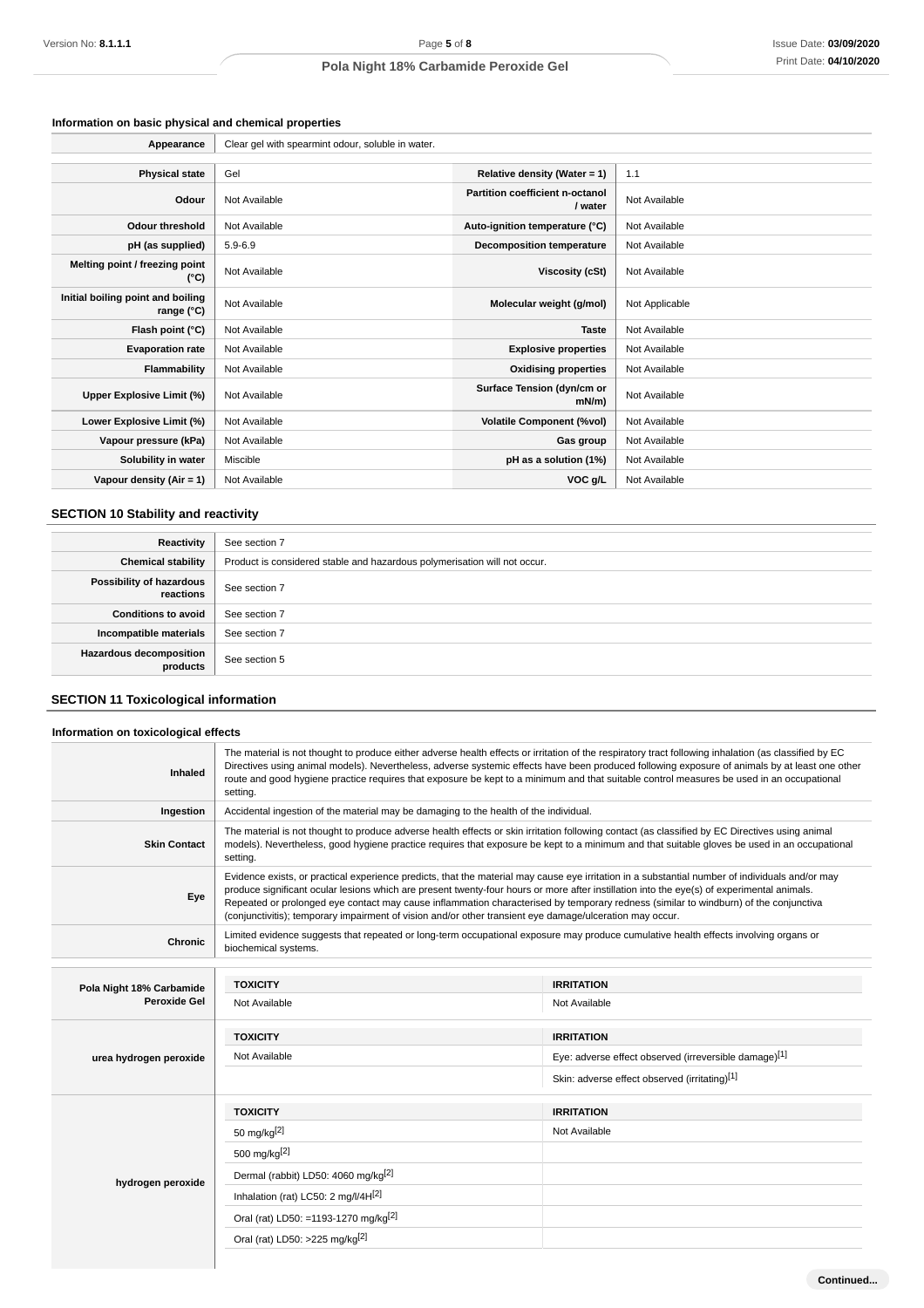|                                                      | Oral (rat) LD50: >5000 mg/kg <sup>[2]</sup>                                                                                                                                                                                                                                                                                                                                                                                                                                                                                                                                                                                                                                                                                                                                                                                                                                                                                                                                                                                                                                                                                                                                                                                                                                                                                                                                                                                                                                                                                                                                                                                                                                                                                                                                                                                                                                                                                                                                                                                                                                                                                                                                                                                                                                                                                                                                                                                                                                                                                                                                                                                                                                                                                                                                                                                                                                                                                                                                                                                                                                                                                                                                                                                                                                                                                                                                                                                                                                                                                                                                                                                                                                                                                                                                                                                                                                                                                                                                                                                                |                                 |                                                                                                                                                                     |  |  |
|------------------------------------------------------|--------------------------------------------------------------------------------------------------------------------------------------------------------------------------------------------------------------------------------------------------------------------------------------------------------------------------------------------------------------------------------------------------------------------------------------------------------------------------------------------------------------------------------------------------------------------------------------------------------------------------------------------------------------------------------------------------------------------------------------------------------------------------------------------------------------------------------------------------------------------------------------------------------------------------------------------------------------------------------------------------------------------------------------------------------------------------------------------------------------------------------------------------------------------------------------------------------------------------------------------------------------------------------------------------------------------------------------------------------------------------------------------------------------------------------------------------------------------------------------------------------------------------------------------------------------------------------------------------------------------------------------------------------------------------------------------------------------------------------------------------------------------------------------------------------------------------------------------------------------------------------------------------------------------------------------------------------------------------------------------------------------------------------------------------------------------------------------------------------------------------------------------------------------------------------------------------------------------------------------------------------------------------------------------------------------------------------------------------------------------------------------------------------------------------------------------------------------------------------------------------------------------------------------------------------------------------------------------------------------------------------------------------------------------------------------------------------------------------------------------------------------------------------------------------------------------------------------------------------------------------------------------------------------------------------------------------------------------------------------------------------------------------------------------------------------------------------------------------------------------------------------------------------------------------------------------------------------------------------------------------------------------------------------------------------------------------------------------------------------------------------------------------------------------------------------------------------------------------------------------------------------------------------------------------------------------------------------------------------------------------------------------------------------------------------------------------------------------------------------------------------------------------------------------------------------------------------------------------------------------------------------------------------------------------------------------------------------------------------------------------------------------------------------------|---------------------------------|---------------------------------------------------------------------------------------------------------------------------------------------------------------------|--|--|
|                                                      | Oral (rat) LD50: 1270 mg/kg[1]                                                                                                                                                                                                                                                                                                                                                                                                                                                                                                                                                                                                                                                                                                                                                                                                                                                                                                                                                                                                                                                                                                                                                                                                                                                                                                                                                                                                                                                                                                                                                                                                                                                                                                                                                                                                                                                                                                                                                                                                                                                                                                                                                                                                                                                                                                                                                                                                                                                                                                                                                                                                                                                                                                                                                                                                                                                                                                                                                                                                                                                                                                                                                                                                                                                                                                                                                                                                                                                                                                                                                                                                                                                                                                                                                                                                                                                                                                                                                                                                             |                                 |                                                                                                                                                                     |  |  |
| Legend:                                              | 1. Value obtained from Europe ECHA Registered Substances - Acute toxicity 2.* Value obtained from manufacturer's SDS. Unless otherwise<br>specified data extracted from RTECS - Register of Toxic Effect of chemical Substances                                                                                                                                                                                                                                                                                                                                                                                                                                                                                                                                                                                                                                                                                                                                                                                                                                                                                                                                                                                                                                                                                                                                                                                                                                                                                                                                                                                                                                                                                                                                                                                                                                                                                                                                                                                                                                                                                                                                                                                                                                                                                                                                                                                                                                                                                                                                                                                                                                                                                                                                                                                                                                                                                                                                                                                                                                                                                                                                                                                                                                                                                                                                                                                                                                                                                                                                                                                                                                                                                                                                                                                                                                                                                                                                                                                                            |                                 |                                                                                                                                                                     |  |  |
| <b>UREA HYDROGEN PEROXIDE</b>                        | No chronic human exposure data is available                                                                                                                                                                                                                                                                                                                                                                                                                                                                                                                                                                                                                                                                                                                                                                                                                                                                                                                                                                                                                                                                                                                                                                                                                                                                                                                                                                                                                                                                                                                                                                                                                                                                                                                                                                                                                                                                                                                                                                                                                                                                                                                                                                                                                                                                                                                                                                                                                                                                                                                                                                                                                                                                                                                                                                                                                                                                                                                                                                                                                                                                                                                                                                                                                                                                                                                                                                                                                                                                                                                                                                                                                                                                                                                                                                                                                                                                                                                                                                                                |                                 |                                                                                                                                                                     |  |  |
| <b>HYDROGEN PEROXIDE</b>                             | For hydrogen peroxide:<br>Hazard increases with peroxide concentration, high concentrations contain an additive stabiliser.<br><b>Pharmacokinetics</b><br>Hydrogen peroxide is a normal product of metabolism. It is readily decomposed by catalase in normal cells. In experimental animals exposed to<br>hydrogen peroxide, target organs affected include the lungs, intestine, thymus, liver, and kidney, suggesting its distribution to those sites.<br>Hydrogen peroxide has been detected in breath.<br>Absorption: Hydrogen peroxide is decomposed in the bowel before absorption. When applied to tissue, solutions of hydrogen peroxide have<br>poor penetrability.<br>▶ Distribution Hydrogen peroxide is produced metabolically in intact cells and tissues. It is formed by reduction of oxygen either directly in a<br>two-electron transfer reaction, often catalysed by flavoproteins, or by an initial one-electron step to O2 followed by dismutation to hydrogen<br>peroxide.<br>▶ Hydrogen peroxide has been detected in serum and in intact liver. based on the results of toxicity studies, the lungs, intestine, thymus, liver,<br>and kidney may be distribution sites. In rabbits and cats that died after intravenous administration of hydrogen peroxide, the lungs were pale<br>and emphysematous. Following intraperitoneal injection of hydrogen peroxide in mice, pyknotic nuclei were induced in the intestine and<br>thymus (IARC 1985). Degeneration of hepatic and renal tubular epithelial tissue was observed following oral administration of hydrogen<br>peroxide to mice.<br>▶ Metabolism Glutathione peroxidase, responsible for decomposing hydrogen peroxide, is present in normal human tissues (IARC 1985).<br>When hydrogen peroxide comes in contact with catalase, an enzyme found in blood and most tissues, it rapidly decomposes into oxygen and<br>water.<br>Excretion Hydrogen peroxide has been detected in human breath at levels ranging from 1.0+/-.5 g/L to 0.34+/-0.17 g/L.<br>Carcinogenicity<br>Gastric and duodenal lesions including adenomas, carcinomas, and adenocarcinomas have been observed in mice treated orally with hydrogen<br>peroxide. Marked strain differences in the incidence of tumors have been observed. Papilloma development has been observed in mice treated<br>by dermal application.<br>Genotoxicity<br>Hydrogen peroxide induced DNA damage, sister chromatid exchanges and chromosomal aberrations in mammalian cells in vitro. Hydrogen<br>peroxide induced DNA damage in bacteria (E. coli), and was mutagenic to bacteria (Salmonella typhimurium) and the fungi, Neurospora<br>crassa and Aspergillis chevallieri, but not to Streptomyces griseoflavus. It was not mutagenic to Drosophila melanogaster or to mammalian<br>cells in vitro.<br><b>Developmental Toxicity</b><br>Malformations have been observed in chicken embryos treated with hydrogen peroxide, but experiments with mice and rats have been negative.<br>Female rats that received 0.45% hydrogen peroxide (equivalent to approximately 630 mg/kg/day)7 as the sole drinking fluid for five weeks<br>produced normal litters when mated with untreated males.<br>Doses of 1.4 to 11 mol/egg hydrogen peroxide (purity 30%) dissolved in water were injected into the airspace of groups of 20-30 white leghorn<br>chicken eggs on day 3 of incubation.<br>Embryos were examined on day 14. The incidence of embryonic deaths and malformations was dose-related and detected at doses of 2.8<br>mol/egg and above. The combined ED50 was 2.7 mol/egg.<br><b>Reproductive Toxicity</b><br>A 1% solution of hydrogen peroxide (equivalent to 1900 mg/kg/day) given as the sole drinking fluid to three-month-old male mice for 7-28 days<br>did not cause infertility.<br>The substance is classified by IARC as Group 3:<br><b>NOT</b> classifiable as to its carcinogenicity to humans.<br>Evidence of carcinogenicity may be inadequate or limited in animal testing. |                                 |                                                                                                                                                                     |  |  |
| <b>UREA HYDROGEN PEROXIDE</b><br>& HYDROGEN PEROXIDE | No significant acute toxicological data identified in literature search.<br>Asthma-like symptoms may continue for months or even years after exposure to the material ceases. This may be due to a non-allergenic<br>condition known as reactive airways dysfunction syndrome (RADS) which can occur following exposure to high levels of highly irritating<br>compound. Key criteria for the diagnosis of RADS include the absence of preceding respiratory disease, in a non-atopic individual, with abrupt<br>onset of persistent asthma-like symptoms within minutes to hours of a documented exposure to the irritant. A reversible airflow pattern, on<br>spirometry, with the presence of moderate to severe bronchial hyperreactivity on methacholine challenge testing and the lack of minimal<br>lymphocytic inflammation, without eosinophilia, have also been included in the criteria for diagnosis of RADS. RADS (or asthma) following an<br>irritating inhalation is an infrequent disorder with rates related to the concentration of and duration of exposure to the irritating substance.<br>Industrial bronchitis, on the other hand, is a disorder that occurs as result of exposure due to high concentrations of irritating substance (often<br>particulate in nature) and is completely reversible after exposure ceases. The disorder is characterised by dyspnea, cough and mucus<br>production.                                                                                                                                                                                                                                                                                                                                                                                                                                                                                                                                                                                                                                                                                                                                                                                                                                                                                                                                                                                                                                                                                                                                                                                                                                                                                                                                                                                                                                                                                                                                                                                                                                                                                                                                                                                                                                                                                                                                                                                                                                                                                                                                                                                                                                                                                                                                                                                                                                                                                                                                                                                                                  |                                 |                                                                                                                                                                     |  |  |
| <b>Acute Toxicity</b>                                | ×                                                                                                                                                                                                                                                                                                                                                                                                                                                                                                                                                                                                                                                                                                                                                                                                                                                                                                                                                                                                                                                                                                                                                                                                                                                                                                                                                                                                                                                                                                                                                                                                                                                                                                                                                                                                                                                                                                                                                                                                                                                                                                                                                                                                                                                                                                                                                                                                                                                                                                                                                                                                                                                                                                                                                                                                                                                                                                                                                                                                                                                                                                                                                                                                                                                                                                                                                                                                                                                                                                                                                                                                                                                                                                                                                                                                                                                                                                                                                                                                                                          | Carcinogenicity                 | ×                                                                                                                                                                   |  |  |
| <b>Skin Irritation/Corrosion</b>                     | ×                                                                                                                                                                                                                                                                                                                                                                                                                                                                                                                                                                                                                                                                                                                                                                                                                                                                                                                                                                                                                                                                                                                                                                                                                                                                                                                                                                                                                                                                                                                                                                                                                                                                                                                                                                                                                                                                                                                                                                                                                                                                                                                                                                                                                                                                                                                                                                                                                                                                                                                                                                                                                                                                                                                                                                                                                                                                                                                                                                                                                                                                                                                                                                                                                                                                                                                                                                                                                                                                                                                                                                                                                                                                                                                                                                                                                                                                                                                                                                                                                                          | Reproductivity                  | ×                                                                                                                                                                   |  |  |
| <b>Serious Eye Damage/Irritation</b>                 | ✔                                                                                                                                                                                                                                                                                                                                                                                                                                                                                                                                                                                                                                                                                                                                                                                                                                                                                                                                                                                                                                                                                                                                                                                                                                                                                                                                                                                                                                                                                                                                                                                                                                                                                                                                                                                                                                                                                                                                                                                                                                                                                                                                                                                                                                                                                                                                                                                                                                                                                                                                                                                                                                                                                                                                                                                                                                                                                                                                                                                                                                                                                                                                                                                                                                                                                                                                                                                                                                                                                                                                                                                                                                                                                                                                                                                                                                                                                                                                                                                                                                          | <b>STOT - Single Exposure</b>   | ×                                                                                                                                                                   |  |  |
| <b>Respiratory or Skin</b><br>sensitisation          | ×                                                                                                                                                                                                                                                                                                                                                                                                                                                                                                                                                                                                                                                                                                                                                                                                                                                                                                                                                                                                                                                                                                                                                                                                                                                                                                                                                                                                                                                                                                                                                                                                                                                                                                                                                                                                                                                                                                                                                                                                                                                                                                                                                                                                                                                                                                                                                                                                                                                                                                                                                                                                                                                                                                                                                                                                                                                                                                                                                                                                                                                                                                                                                                                                                                                                                                                                                                                                                                                                                                                                                                                                                                                                                                                                                                                                                                                                                                                                                                                                                                          | <b>STOT - Repeated Exposure</b> | ×                                                                                                                                                                   |  |  |
| <b>Mutagenicity</b>                                  | ×                                                                                                                                                                                                                                                                                                                                                                                                                                                                                                                                                                                                                                                                                                                                                                                                                                                                                                                                                                                                                                                                                                                                                                                                                                                                                                                                                                                                                                                                                                                                                                                                                                                                                                                                                                                                                                                                                                                                                                                                                                                                                                                                                                                                                                                                                                                                                                                                                                                                                                                                                                                                                                                                                                                                                                                                                                                                                                                                                                                                                                                                                                                                                                                                                                                                                                                                                                                                                                                                                                                                                                                                                                                                                                                                                                                                                                                                                                                                                                                                                                          | <b>Aspiration Hazard</b>        | ×                                                                                                                                                                   |  |  |
|                                                      | Legend:                                                                                                                                                                                                                                                                                                                                                                                                                                                                                                                                                                                                                                                                                                                                                                                                                                                                                                                                                                                                                                                                                                                                                                                                                                                                                                                                                                                                                                                                                                                                                                                                                                                                                                                                                                                                                                                                                                                                                                                                                                                                                                                                                                                                                                                                                                                                                                                                                                                                                                                                                                                                                                                                                                                                                                                                                                                                                                                                                                                                                                                                                                                                                                                                                                                                                                                                                                                                                                                                                                                                                                                                                                                                                                                                                                                                                                                                                                                                                                                                                                    |                                 | $\blacktriangleright$ - Data either not available or does not fill the criteria for classification<br>$\blacktriangleright$ - Data available to make classification |  |  |

# **SECTION 12 Ecological information**

### **Toxicity**

|                                                 | <b>Endpoint</b>  | Test Duration (hr) | Species       | Value            | Source           |
|-------------------------------------------------|------------------|--------------------|---------------|------------------|------------------|
| Pola Night 18% Carbamide<br><b>Peroxide Gel</b> | Not<br>Available | Not Available      | Not Available | Not<br>Available | Not<br>Available |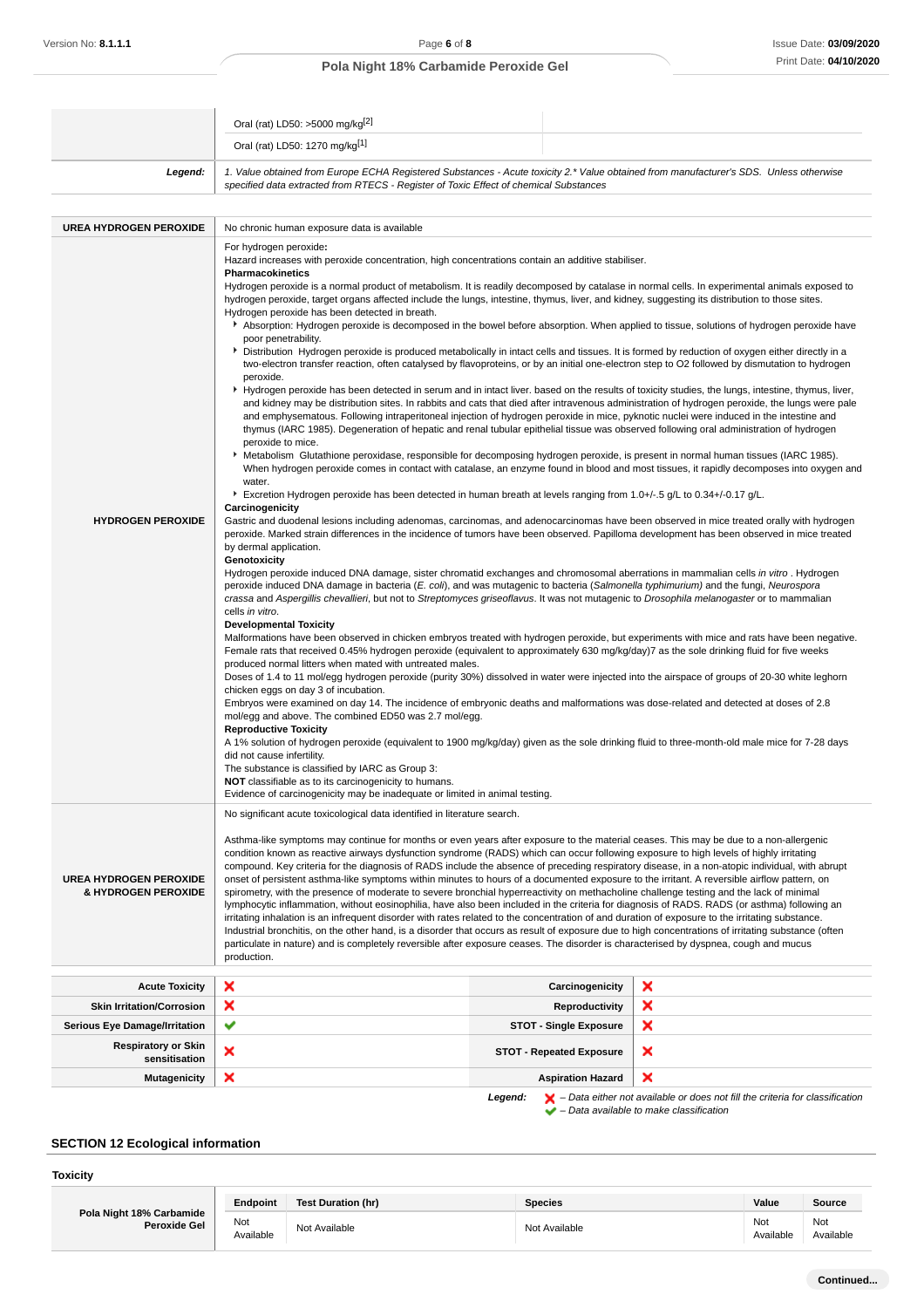|                        | <b>Endpoint</b> | <b>Test Duration (hr)</b>                                                                                                                                                                                                                                                                                                                                                                       | <b>Species</b>                | Value               | Source         |
|------------------------|-----------------|-------------------------------------------------------------------------------------------------------------------------------------------------------------------------------------------------------------------------------------------------------------------------------------------------------------------------------------------------------------------------------------------------|-------------------------------|---------------------|----------------|
| urea hydrogen peroxide | <b>LC50</b>     | 96                                                                                                                                                                                                                                                                                                                                                                                              | Fish                          | 9-100mg/L           | 2              |
|                        | EC50            | 48                                                                                                                                                                                                                                                                                                                                                                                              | Crustacea                     | 2mg/L               | 2              |
|                        | EC <sub>0</sub> | 24                                                                                                                                                                                                                                                                                                                                                                                              | Crustacea                     | 0.9 <sub>mg/L</sub> | 2              |
|                        | <b>NOEC</b>     | 48                                                                                                                                                                                                                                                                                                                                                                                              | Crustacea                     | 1.5mg/L             | $\overline{c}$ |
|                        |                 |                                                                                                                                                                                                                                                                                                                                                                                                 |                               |                     |                |
|                        | <b>Endpoint</b> | <b>Test Duration (hr)</b>                                                                                                                                                                                                                                                                                                                                                                       | <b>Species</b>                | Value               | Source         |
|                        | <b>LC50</b>     | 96                                                                                                                                                                                                                                                                                                                                                                                              | Fish                          | 16.4mg/L            | 2              |
| hydrogen peroxide      | EC50            | 48                                                                                                                                                                                                                                                                                                                                                                                              | Crustacea                     | 2mg/L               | $\overline{2}$ |
|                        | EC50            | 72                                                                                                                                                                                                                                                                                                                                                                                              | Algae or other aquatic plants | $0.85$ mg/L         | 2              |
|                        | <b>NOEC</b>     | 72                                                                                                                                                                                                                                                                                                                                                                                              | Algae or other aquatic plants | $=0.1$ mg/L         |                |
| Legend:                |                 | Extracted from 1. IUCLID Toxicity Data 2. Europe ECHA Registered Substances - Ecotoxicological Information - Aquatic Toxicity 3. EPIWIN Suite<br>V3.12 (QSAR) - Aquatic Toxicity Data (Estimated) 4. US EPA, Ecotox database - Aquatic Toxicity Data 5. ECETOC Aquatic Hazard Assessment<br>Data 6. NITE (Japan) - Bioconcentration Data 7. METI (Japan) - Bioconcentration Data 8. Vendor Data |                               |                     |                |

#### **DO NOT** discharge into sewer or waterways.

#### **Persistence and degradability**

| Ingredient | sistence: Water/Soil | <b>Persistence: Air</b> |
|------------|----------------------|-------------------------|
| narovida   | <b>LOW</b>           | <b>LOW</b>              |
|            |                      |                         |

#### **Bioaccumulative potential**

| Ingredient              | <b>Bioaccumulation</b>   |
|-------------------------|--------------------------|
| hydrogen peroxide       | LOW (LogKOW = $-1.571$ ) |
| <b>Mobility in soil</b> |                          |
| .                       | -- - ---                 |

| Ingredient                                | Mobility                                                 |
|-------------------------------------------|----------------------------------------------------------|
| hydrogen peroxide<br>$\sim$ $\sim$ $\sim$ | 14 $\overline{3}$<br>$\bigcap_{\Lambda}$<br>$\mathbf{K}$ |

#### **SECTION 13 Disposal considerations**

#### **Waste treatment methods**

| Consult State Land Waste Management Authority for disposal.<br><b>Product / Packaging disposal</b><br>Bury residue in an authorised landfill. | Decontaminate empty containers. |  | Consult manufacturer for recycling options. |
|-----------------------------------------------------------------------------------------------------------------------------------------------|---------------------------------|--|---------------------------------------------|
|-----------------------------------------------------------------------------------------------------------------------------------------------|---------------------------------|--|---------------------------------------------|

### **SECTION 14 Transport information**

### **Labels Required**

| -------------                  |                   |
|--------------------------------|-------------------|
| Mori<br>IVIC                   | <b>NO</b>         |
| сw<br>$\overline{\phantom{a}}$ | Not<br>Applicable |
|                                |                   |

### **Land transport (ADG): NOT REGULATED FOR TRANSPORT OF DANGEROUS GOODS**

**Air transport (ICAO-IATA / DGR): NOT REGULATED FOR TRANSPORT OF DANGEROUS GOODS**

### **Sea transport (IMDG-Code / GGVSee): NOT REGULATED FOR TRANSPORT OF DANGEROUS GOODS**

**Transport in bulk according to Annex II of MARPOL and the IBC code**

### Not Applicable

#### **SECTION 15 Regulatory information**

### **Safety, health and environmental regulations / legislation specific for the substance or mixture**

#### **urea hydrogen peroxide is found on the following regulatory lists**

Australia Hazardous Chemical Information System (HCIS) - Hazardous Chemicals Australia Standard for the Uniform Scheduling of Medicines and Poisons (SUSMP) - Schedule 10 / Appendix C

Australia Standard for the Uniform Scheduling of Medicines and Poisons (SUSMP) - Schedule 5

#### **hydrogen peroxide is found on the following regulatory lists**

Australia Hazardous Chemical Information System (HCIS) - Hazardous Chemicals Australia Standard for the Uniform Scheduling of Medicines and Poisons (SUSMP) - Schedule 10 / Appendix C

Australia Standard for the Uniform Scheduling of Medicines and Poisons (SUSMP) - Schedule 5

Australia Standard for the Uniform Scheduling of Medicines and Poisons (SUSMP) - Schedule 6

Australian Inventory of Industrial Chemicals (AIIC)

Australia Standard for the Uniform Scheduling of Medicines and Poisons (SUSMP) - Schedule 6

Australian Inventory of Industrial Chemicals (AIIC)

International Agency for Research on Cancer (IARC) - Agents Classified by the IARC Monographs